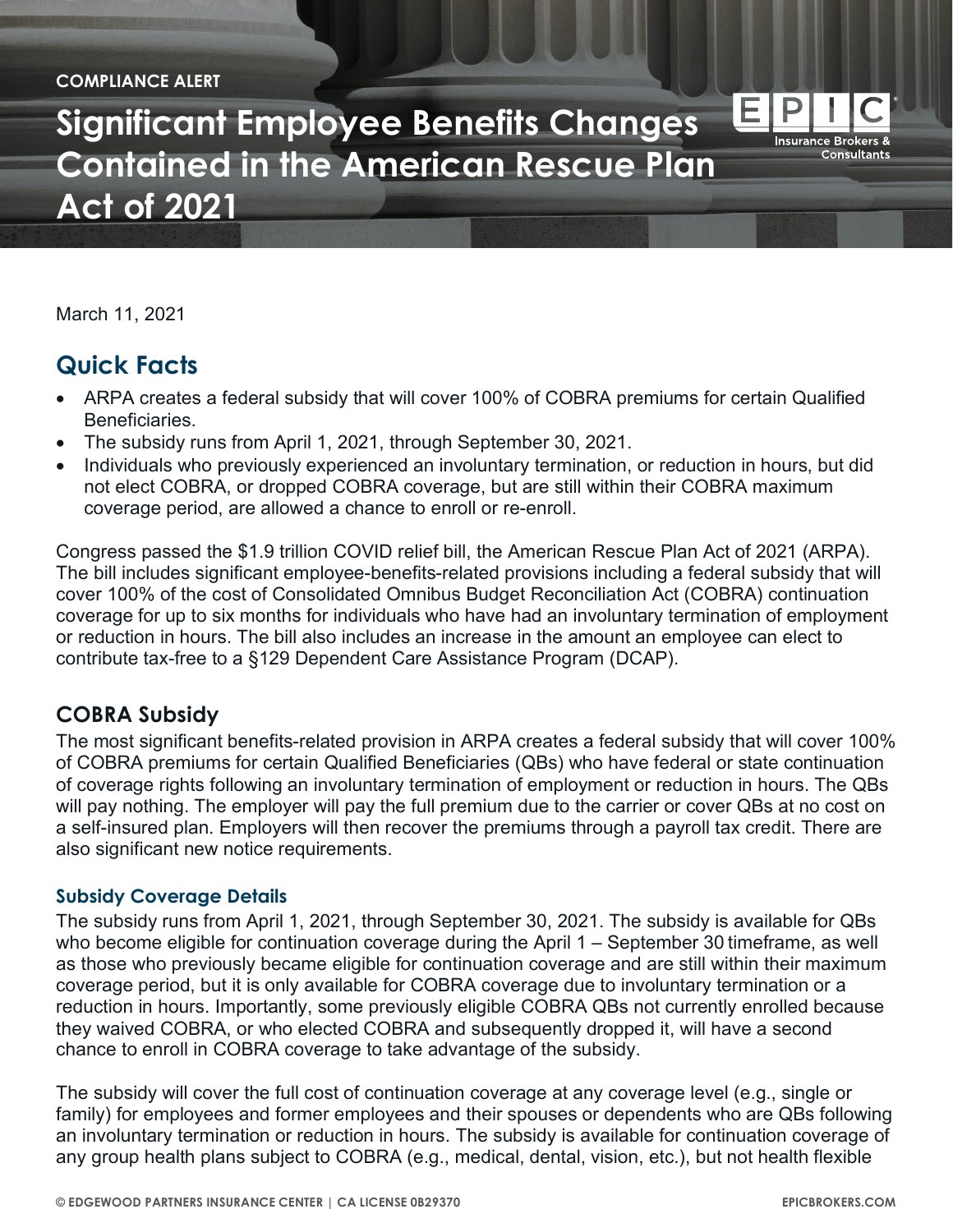

spending accounts (FSAs). In addition, the subsidy will also apply to state continuation, which is similar to federal COBRA, when due to involuntary termination or reduction in hours. The subsidy expires September 30, 2021, or sooner if the QB's maximum coverage period expires or when a QB becomes eligible for other group health plan coverage or Medicare. A QB receiving the subsidy is required to notify the employer (or administrator) upon becoming eligible for other coverage and could face a \$250 penalty for failure to notify the employer.

### **"Second Bite of the Apple"**

Individuals who previously experienced an involuntary termination, or reduction in hours, but did not elect COBRA, or those who elected and have subsequently dropped COBRA coverage, and who are still within their COBRA maximum coverage period, must be given a second chance to elect COBRA to take advantage of the subsidy. If such individuals elect COBRA coverage within 60 days of being notified of the subsidy opportunity, coverage would be provided prospectively from the second election date, not retroactively to the original COBRA event date. There could be a lapse in coverage between the original COBRA event and the new special second election. Employers cannot force the QB to pay back premiums to take advantage of this second election opportunity. In no case is an individual eligible for more than the COBRA maximum coverage period measured from the original event date.

### **Employer Tax Credit**

Employers will recover premiums not paid by COBRA QBs through a payroll tax credit, similar to the manner in which employers recovered mandatory Families First Coronavirus Response Act (FFCRA) paid leave costs. If the tax credit exceeds the amount of payroll taxes due for a particular period, the employer can apply for a refundable tax credit. In most cases, however, the employer will have more payroll taxes due for any particular period than the amount of credit they can claim for lost COBRA premiums.

### **Notice Requirements**

Existing COBRA election notices will need to be updated or supplemented with new language describing the subsidy. The rules include specific information that will need to be included in all COBRA election notices. There is also a new special notice that employers must send to any individuals who experienced a COBRA event due to an involuntary termination or reduction in hours and who are still within their 18-month maximum COBRA period. This notice informs these individuals of their right to a second chance at electing COBRA coverage. The special notice must be sent to eligible individuals no later than May 31, 2021 (60 days after the date the subsidy goes into effect). Additionally, a notice must be sent to anyone receiving the subsidy informing them when the subsidy is about to end. This notice must be sent between 15 to 45 days prior to the expiration of the subsidy.

The agencies are required to provide model notices to help employers satisfy these notice requirements.

### **Dependent Care Assistance Program Increase**

For 2021 only, ARPA increases the amount which may be elected tax-free through a §129 Dependent Care Assistance Program (DCAP) from \$5,000 to \$10,500 (or from \$2,500 to \$5,250 for individuals who are married but filing separately). Employers have the option, but are not required, to increase the election amount on plans they sponsor. Employers will need to amend their DCAP plan by the end of the 2021 plan year to allow for this increased amount. It is unclear whether amounts from a 2020 carryover or grace period would count toward the total 2021 amount that may be reimbursed on a tax-favored basis.